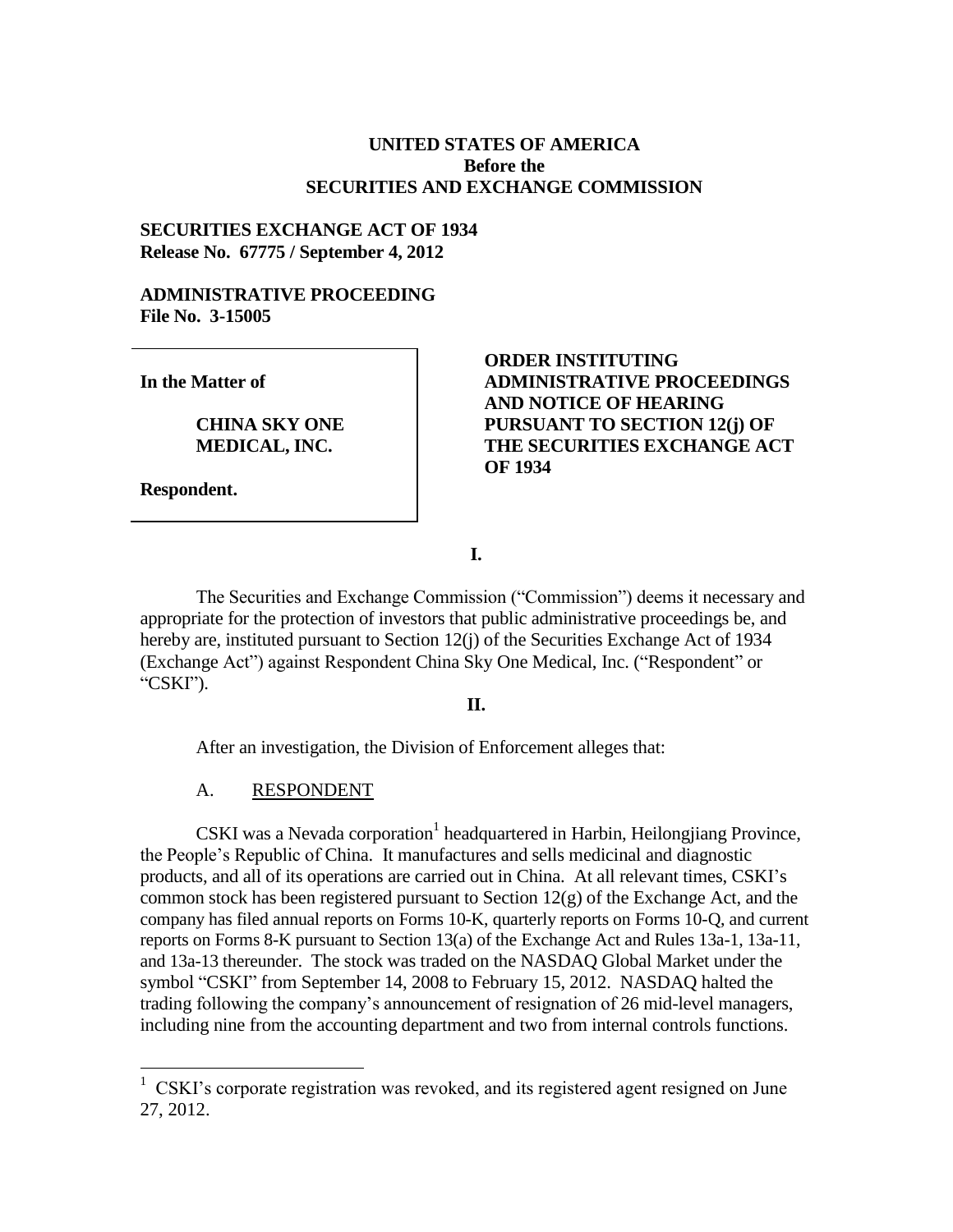CSKI's external audit firm resigned on March 12, 2012, and NASDAQ filed a Form 25 to delist CSKI's stock on March 14, 2012 after finding that the stock was no longer suitable for continued listing and trading. Currently, CSKI's stock trades in the over-the-counter market under the ticker symbol "CSKI." In the meantime, CSKI's CFO resigned effective December 22, 2011, and its CEO Yan-qing Liu has been on sick leave since December 2011.

# B. CSKI'S DELINQUENT FILINGS

1. CSKI has failed to file an annual report on Form 10-K for the year ended December 31, 2011, and Forms 10-Q for the quarters ended March 31, 2012 and June 30, 2012.

2. Exchange Act Section 13(a) and the rules promulgated thereunder require issuers of securities registered pursuant to Exchange Act Section 12 to file with the Commission current and accurate information in periodic reports. Exchange Act Rules 13a-1 and 13a-13 require issuers to file annual and quarterly reports.

3. As a result of the foregoing, CSKI failed to comply with Section 13(a) of the Exchange Act and Rules 13a-1 and 13a-13 thereunder.

# **III.**

In view of the allegations made by the Division of Enforcement, the Commission deems it necessary and appropriate for the protection of investors that public administrative proceedings be instituted to determine:

A. Whether the allegations set forth in Section II hereof are true and, in connection therewith, to afford Respondent an opportunity to establish any defenses to such allegations;

B. Whether it is necessary and appropriate for the protection of investors to suspend for a period not exceeding twelve months, or to revoke the registration of each class of securities registered pursuant to Section 12 of the Exchange Act of the Respondent identified in Section II hereof, and any successor under Exchange Act Rules 12b-2 or 12g-3, and any new corporate names of the Respondent.

# **IV.**

IT IS HEREBY ORDERED that a public hearing for the purpose of taking evidence on the questions set forth in Section III hereof shall be convened at a time and place to be fixed, and before an Administrative Law Judge to be designated by further order as provided by Rule 110 of the Commission's Rules of Practice [17 C.F.R. § 201.110].